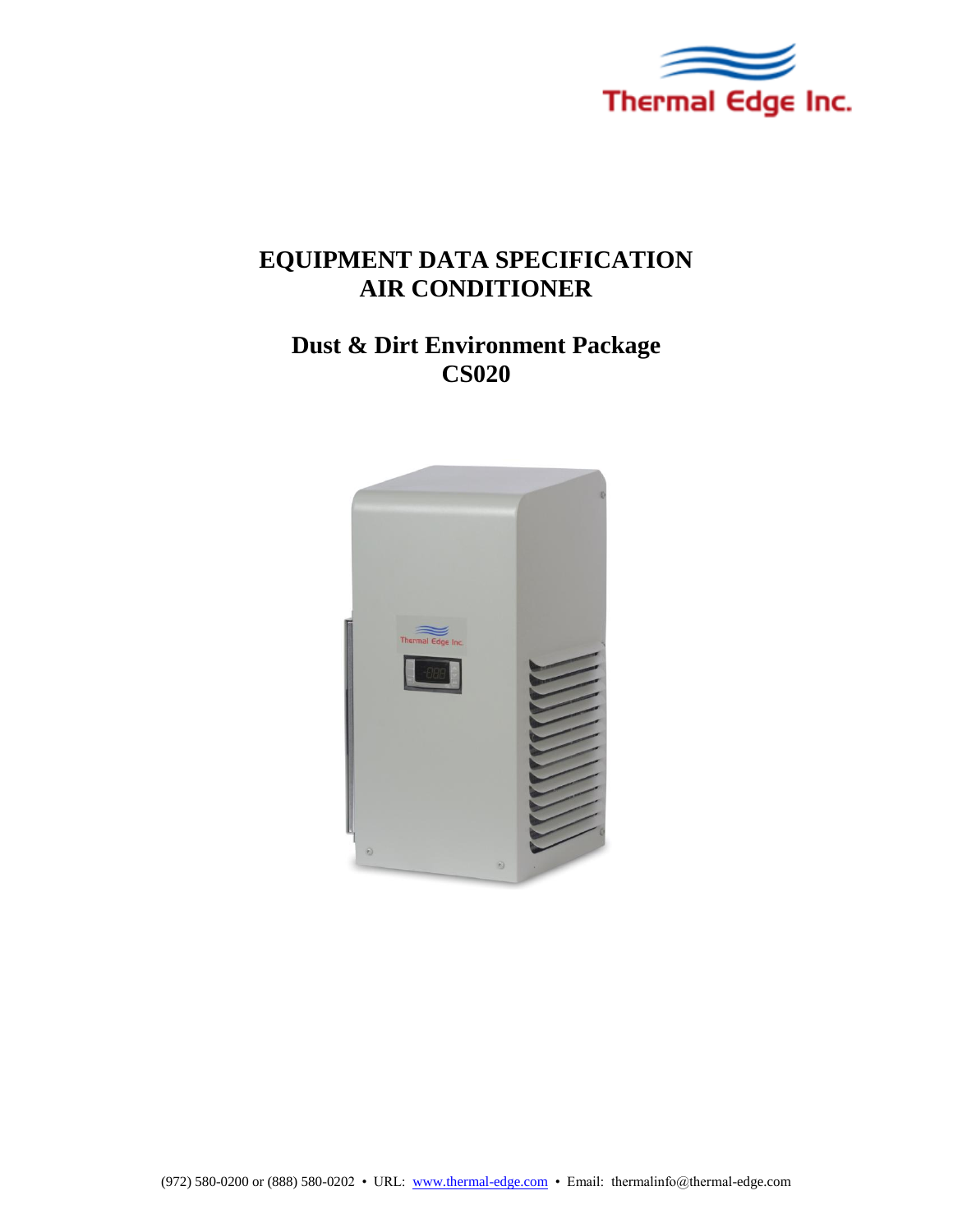### **TABLE OF CONTENTS**

- **1.0 SCOPE**
- **2.0 REQUIREMENTS**
- **3.0 OPTIONS**
- **4.0 ACCESSORIES**
- **5.0 CODES AND STANDARDS**

#### **SPECIFICATION**

#### **1.0 SCOPE**

This specification covers the minimum general and specific requirements for the Air Conditioner unit for electrical enclosures used in environments with dust from flour, coal, paper, wood, etc., that will clog the air conditioner filters and coils. The airborne oil in machine shops also will be captured by the air conditioner coils and restrict air flow.

#### **2.0 REQUIREMENTS**

| Type of Heat Exchange                |                                 | Compressor based air conditioner                                                                    |
|--------------------------------------|---------------------------------|-----------------------------------------------------------------------------------------------------|
| <b>Ambient Operating Temperature</b> | $60^{\circ}F - 125^{\circ}F$    |                                                                                                     |
| <b>Approvals and Stamps</b>          | UL, cUL, CE                     |                                                                                                     |
| <b>NEMA</b> Type                     | 12 or 4                         |                                                                                                     |
| Voltage                              |                                 | 110-120 VAC, 60 Hz, 10.63A Inrush, 3.36A Running<br>220-240 VAC, 60 Hz, 8.84A Inrush, 2.00A Running |
| <b>BTU</b> Rating                    | 2000 BTUH, Nominal              |                                                                                                     |
| Material Type                        | Powder coated cold rolled steel |                                                                                                     |
| Construction                         | Chassis:<br>Shroud:             | Rigid, insulated, closed loop<br>Seam welded, sloped top, insulated                                 |
| Refrigeration Circuit Protection     |                                 | Electrostatic epoxy coated coils                                                                    |
| <b>Condensate Removal</b>            |                                 | Active evaporation utilizing superheated refrigerant coil                                           |
| Refrigerant                          | R422d                           |                                                                                                     |
| <b>Refrigerant Metering</b>          | Thermal expansion valve         |                                                                                                     |
| <b>Refrigerant Service Ports</b>     | High pressure<br>Low pressure   |                                                                                                     |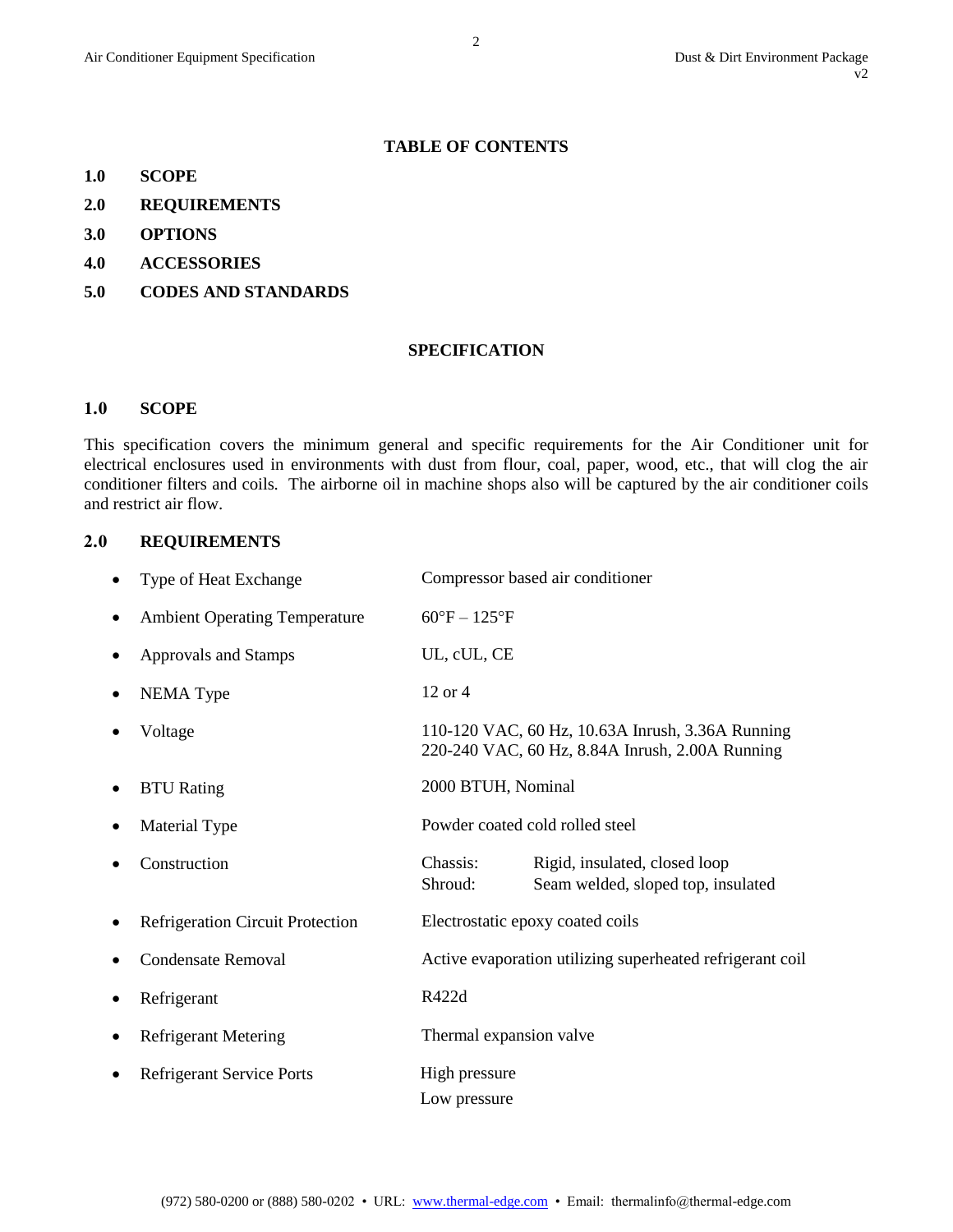| Digital Controller                      |                                                                                                                                                                                                                                                                                                                                                      |  |
|-----------------------------------------|------------------------------------------------------------------------------------------------------------------------------------------------------------------------------------------------------------------------------------------------------------------------------------------------------------------------------------------------------|--|
| Controls<br>$\circ$                     | Cooling set point<br>O<br>Cooling set point differential<br>O<br>Compressor protection:<br>O<br>Anti-short cycle delay<br>$\circ$<br>Condenser high temperature limit<br>O<br>Evaporator low pressure limit<br>O<br>Probes displayed:<br>O<br>Evaporator temperature<br>O<br>Condenser temperature<br>O<br>Auxiliary set points:<br>O<br>Heater<br>O |  |
| Alarms<br>$\circ$                       | Dry contact<br>O<br>Auxiliary set point differential<br>O<br>Enclosure probe failure (P1)<br>O<br>Condenser probe failure (P2)<br>O<br>Maximum temperature for 3 minutes (HA)<br>O<br>Minimum temperature for 3 minutes (LA)<br>O<br>Condenser high temperature for 3 minutes (HA2)<br>O<br>Condenser low temperature for 3 minutes (LA2)<br>O       |  |
| <b>Compressor Head Pressure Control</b> | Evaporator low pressure for 2 minutes (CA)<br>O<br>Pressure controlled condenser fan switch                                                                                                                                                                                                                                                          |  |
| <b>Compressor Protection</b>            | Thermal/current overload switch (self-resetting)                                                                                                                                                                                                                                                                                                     |  |
| <b>Condenser Filter</b>                 | High Capacity: 2" Pleated, 304 Stainless steel mesh, 250<br>micron, 94% efficiency                                                                                                                                                                                                                                                                   |  |
| <b>Electrical Connection</b>            | <b>Terminal block</b><br>Power On/Off switch                                                                                                                                                                                                                                                                                                         |  |
| Dimensions                              | 120 V / 230 V: 20"H x 10"W x 10"D                                                                                                                                                                                                                                                                                                                    |  |
| Unit Weight                             | 120 V / 230 V: 45 lbs.                                                                                                                                                                                                                                                                                                                               |  |
| Shipping                                | Corrugated packaging and pallet                                                                                                                                                                                                                                                                                                                      |  |

3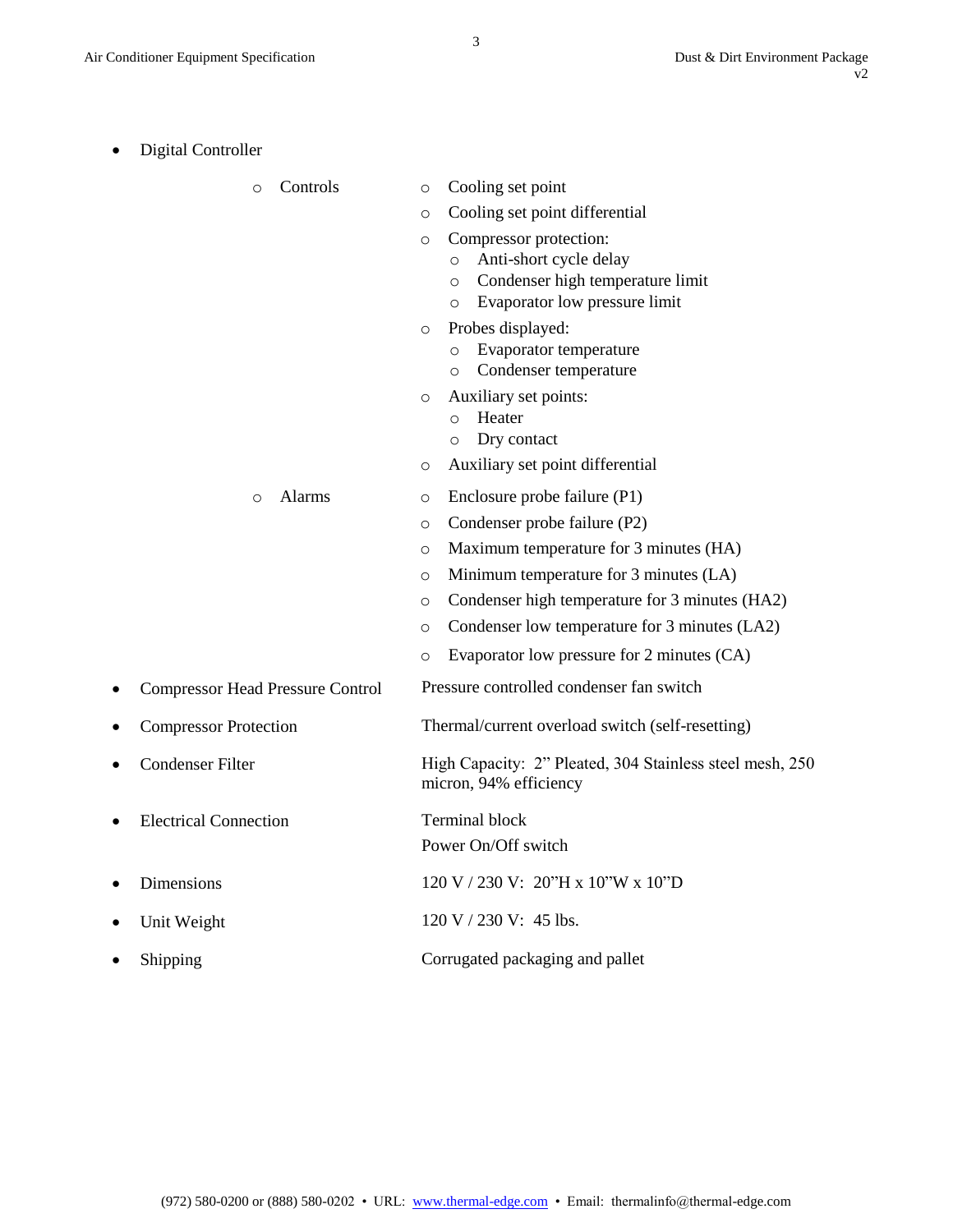### **3.0 OPTIONS**

|     | Louvered Security Filter Cover                                                 | Powder coated mild steel                                                                                                                          |  |
|-----|--------------------------------------------------------------------------------|---------------------------------------------------------------------------------------------------------------------------------------------------|--|
|     | <b>NEMA</b> Type                                                               | 4X                                                                                                                                                |  |
| ٠   | <b>Integrated Heater</b>                                                       | 500W<br>Normally open<br>Normally closed<br>Normally open & normally closed                                                                       |  |
|     | Dry Contact<br>(Operation when enclosure<br>temperature exceeds maximum limit) |                                                                                                                                                   |  |
|     | <b>Remote Controller</b>                                                       | Digital controller supplied with 10 ft. cable $\&$ bracket for<br>installation inside equipment cabinet                                           |  |
|     | <b>Custom Programming</b>                                                      | Factory programming of digital controller for Celsius<br>temperature or deviation from default settings                                           |  |
|     | <b>External Heat Output</b>                                                    | $100 W - 950W$<br>For operation at ambient temperatures above 125°F<br>Disables power to air conditioner when equipment enclosure<br>door is open |  |
|     | <b>High Ambient</b>                                                            |                                                                                                                                                   |  |
|     | Open Door Kill Switch                                                          |                                                                                                                                                   |  |
|     | Adjustable Temperature Probe                                                   | Monitor & maintain temperature at any point inside equipment<br>enclosure                                                                         |  |
|     | <b>Controller Communication Output</b>                                         | <b>Modbus RTU</b><br>Ethernet/IP                                                                                                                  |  |
| 4.0 | <b>ACCESSORIES</b>                                                             |                                                                                                                                                   |  |
|     | <b>Replacement Filters</b>                                                     | <b>High Capacity</b>                                                                                                                              |  |
|     | Alarm & Controlling Web Server                                                 | $XWEB300D-8B000 - for up to 6 air conditions$                                                                                                     |  |

XWEB300D-8F000 – for up to 18 air conditioners

4